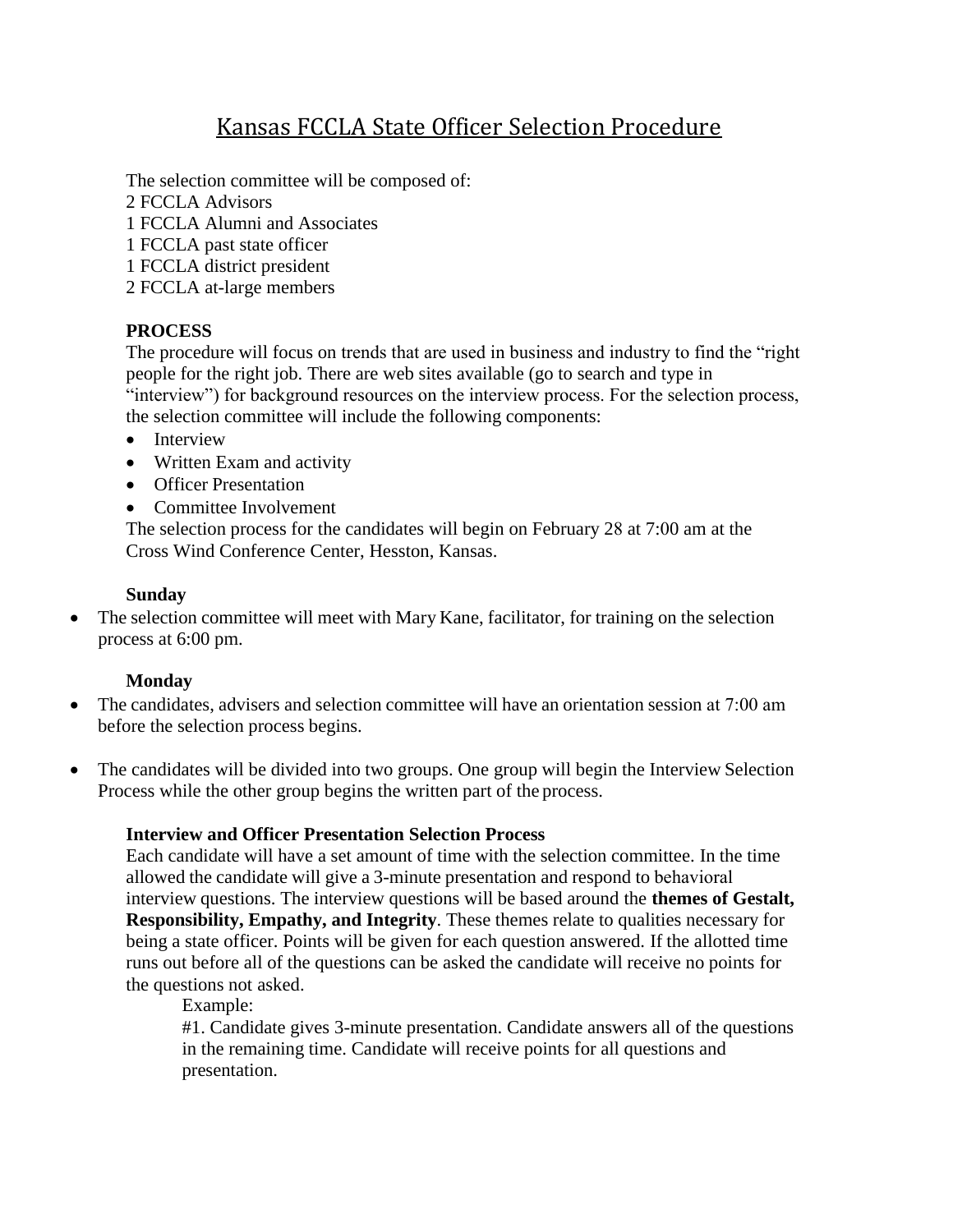#2. Candidate gives 3-minute presentation. Candidate answers 8 of 10 questions as the candidate gave a lengthy answer to one question. Candidate will receive points for the presentation, points for 8 of 10 questions responded to and 0 points for each of the 2 questions that were not asked.

It is very important that the candidate considers the question and answers it in as concise and complete manner. The selection committee members' scores will be influenced by a candidate's conduct/performance during the informal interaction.

#### **Written Selection Process**

The written selection process will consist of two parts. One part will be an objective test. The questions will be over FCCLA knowledge and parliamentary procedure. The written exam portion of the state officer selection process is designed to measure the candidates' knowledge of FCCLA and related topics. Attempts will be made to use questions that a State FCCLA Officer would be expected to know. Candidates must pass the written exam with at least a 50% score.

The other part of the written section will be a situation that candidates will be asked to respond to in writing. FCCLA State Officers receive a variety of correspondence, participate in many conferences and meet and interact with a wide variety of individuals and companies on a formal and informal basis. Successful state officers are able to respond to correspondence and send appropriate follow up correspondence in a prompt, clear, and effective manner.

Candidates will compose a letter/email concerning a typical situation that a state officer might face such as declining an invitation to a chapter banquet, sending a thank you to a sponsor that they just visited, sending a congratulatory note to a member who achieved an honor, etc. The candidates will be provided a detailed written description of the subject. Each candidate will bring their own laptop computer to use to compose the letter/email.

A holding room will be available for candidates that have completed the interview process. Candidates may wish to bring a book to read or other materials to work on.

#### **Committee Involvement**

Breakfast and Lunch will be a time for officer candidates and selection committee members to visit in a relaxed setting. It will be a time for officer candidates to learn more about members of the committee and for the committee members to get to know about your interests, hobbies, and goals. Be relaxed, friendly and interested in the other candidates' comments as well as the members of the committee.

- After the Selection Committee has met with all of the candidates the State Officer Candidates will meet to reflect on candidate successes and opportunities with the state adviser.
- State Officer Selection Committee will work to identify the State Officers and the office they will hold.